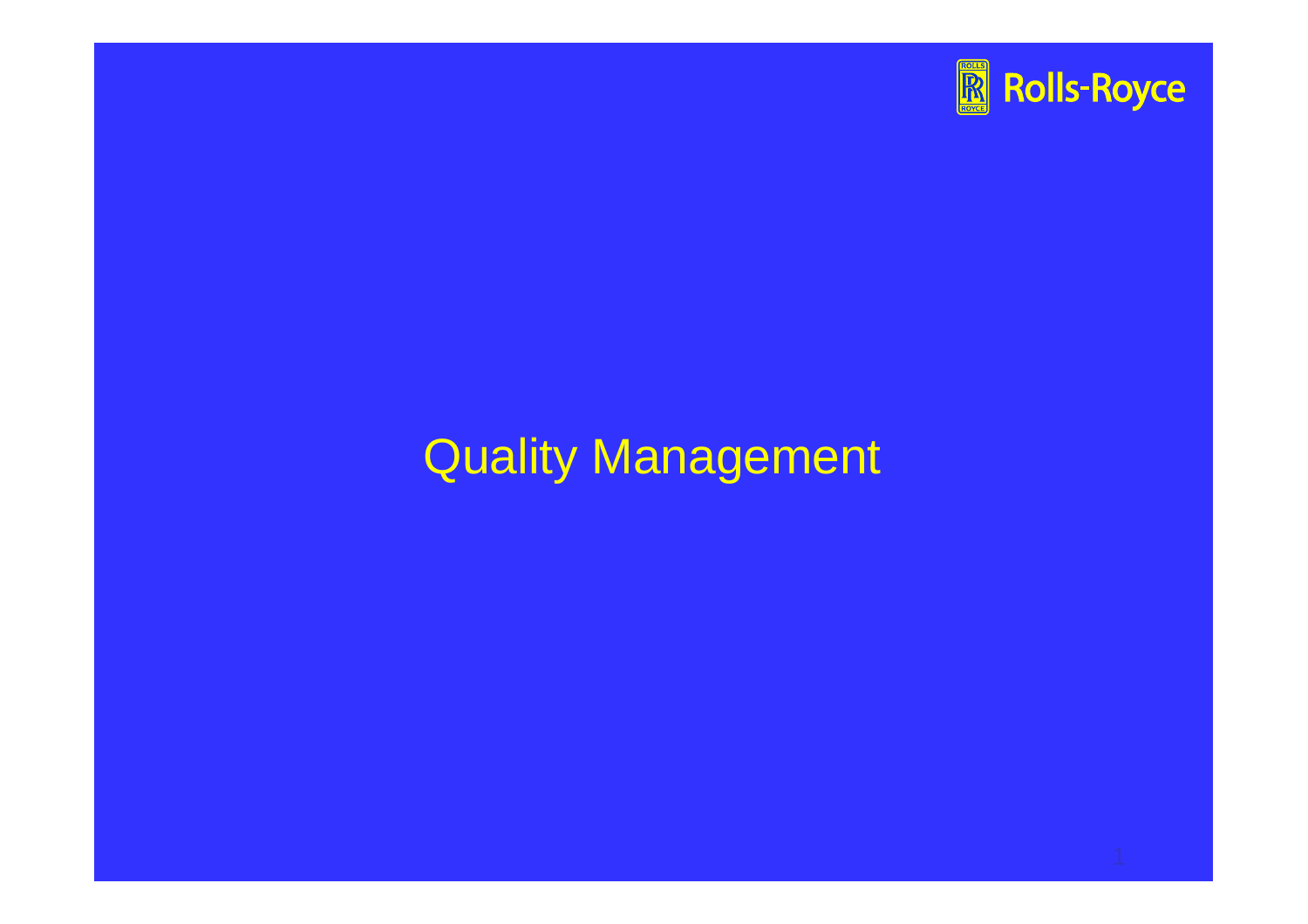

#### **Why bother Certificating?**

**External view from trained auditors helps focus attention on the real issues.**

**Impending audits provide "motivation" to do things right.**

**Can be a necessary customer requirement in order to do business.**

**Can give competitive advantage.**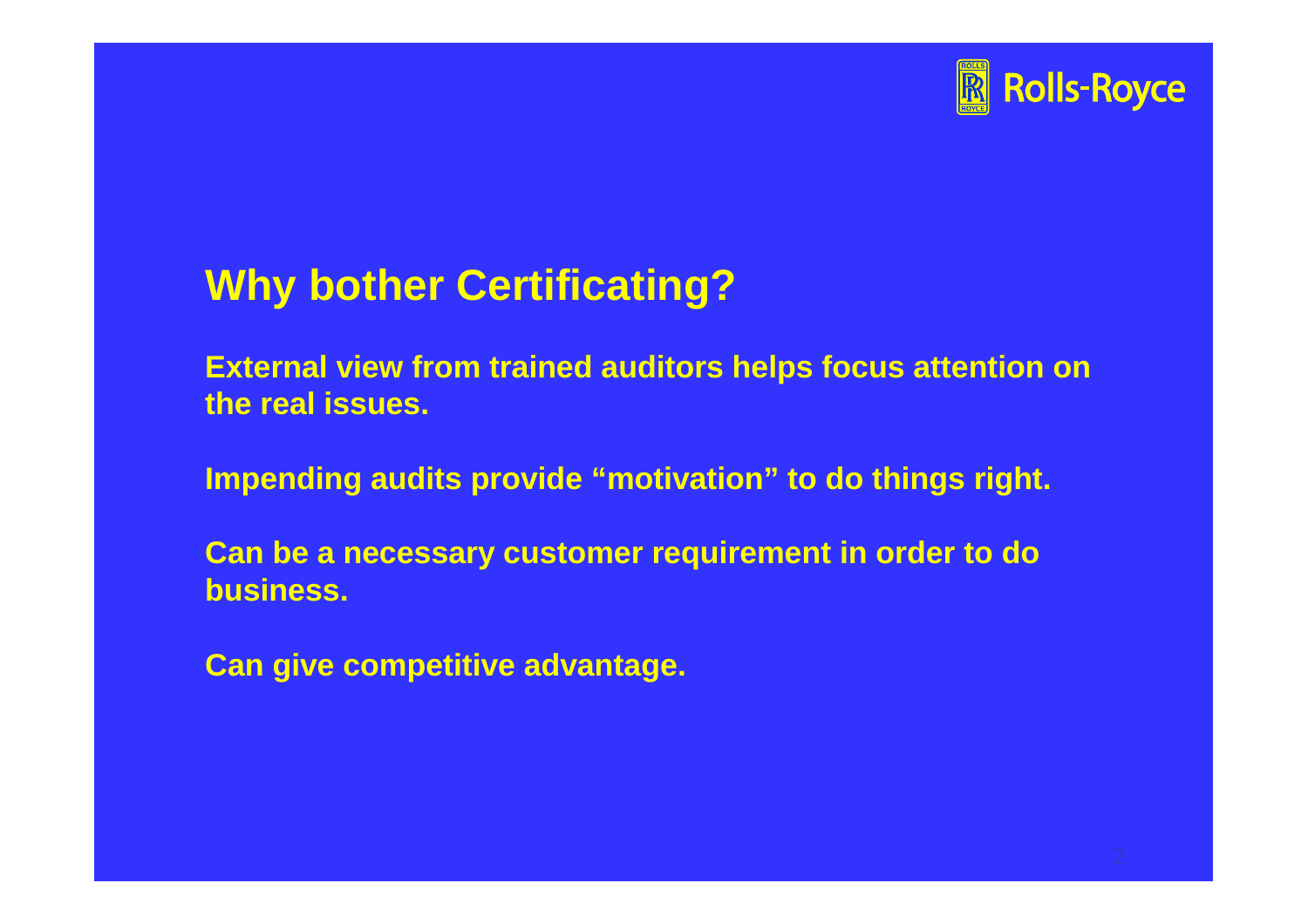

#### ISO 9000:2000

## What Is Quality?

Degree to which a set of inherent characteristics fulfils requirements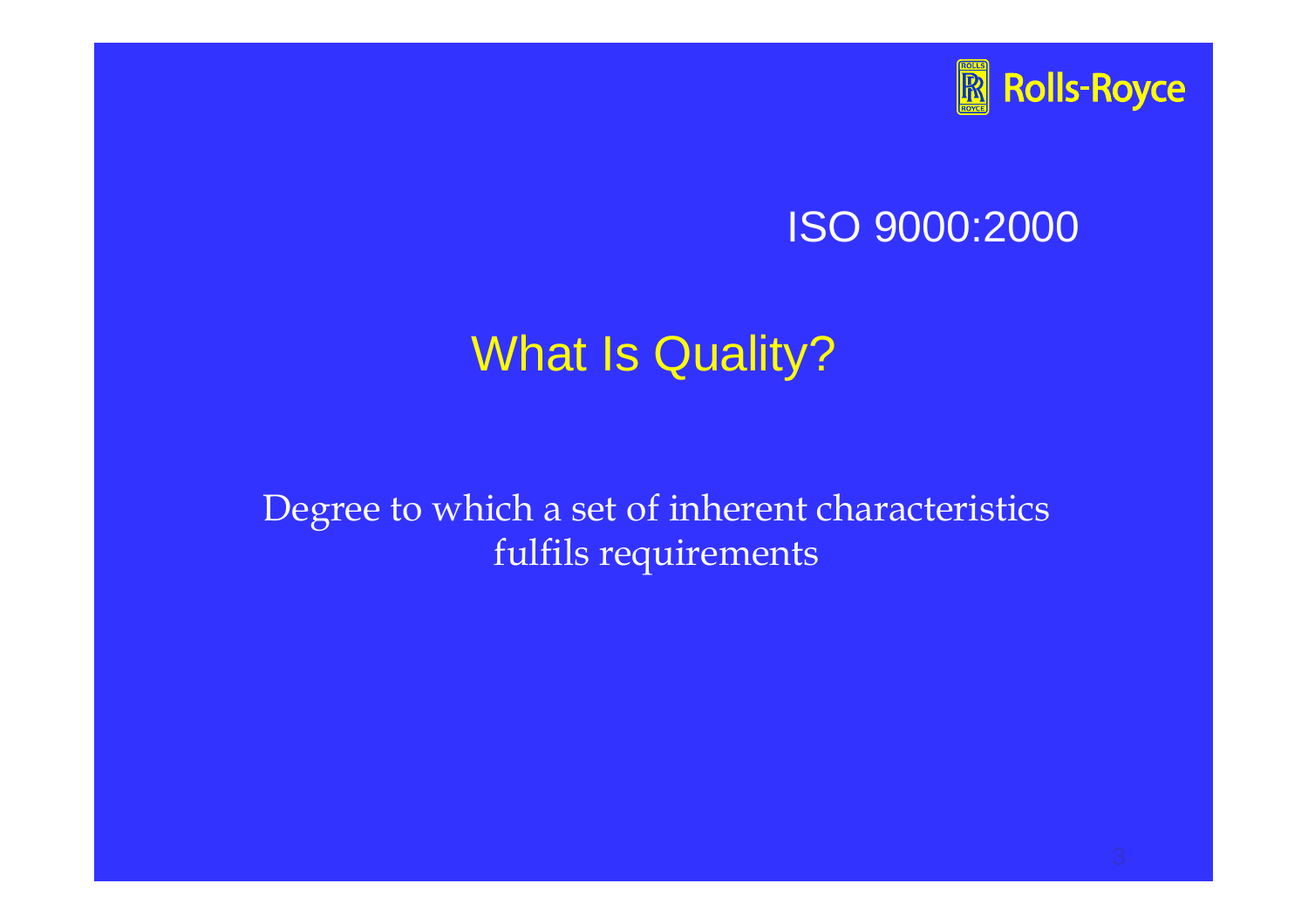

## **Quality Techniques & QMS Standards**

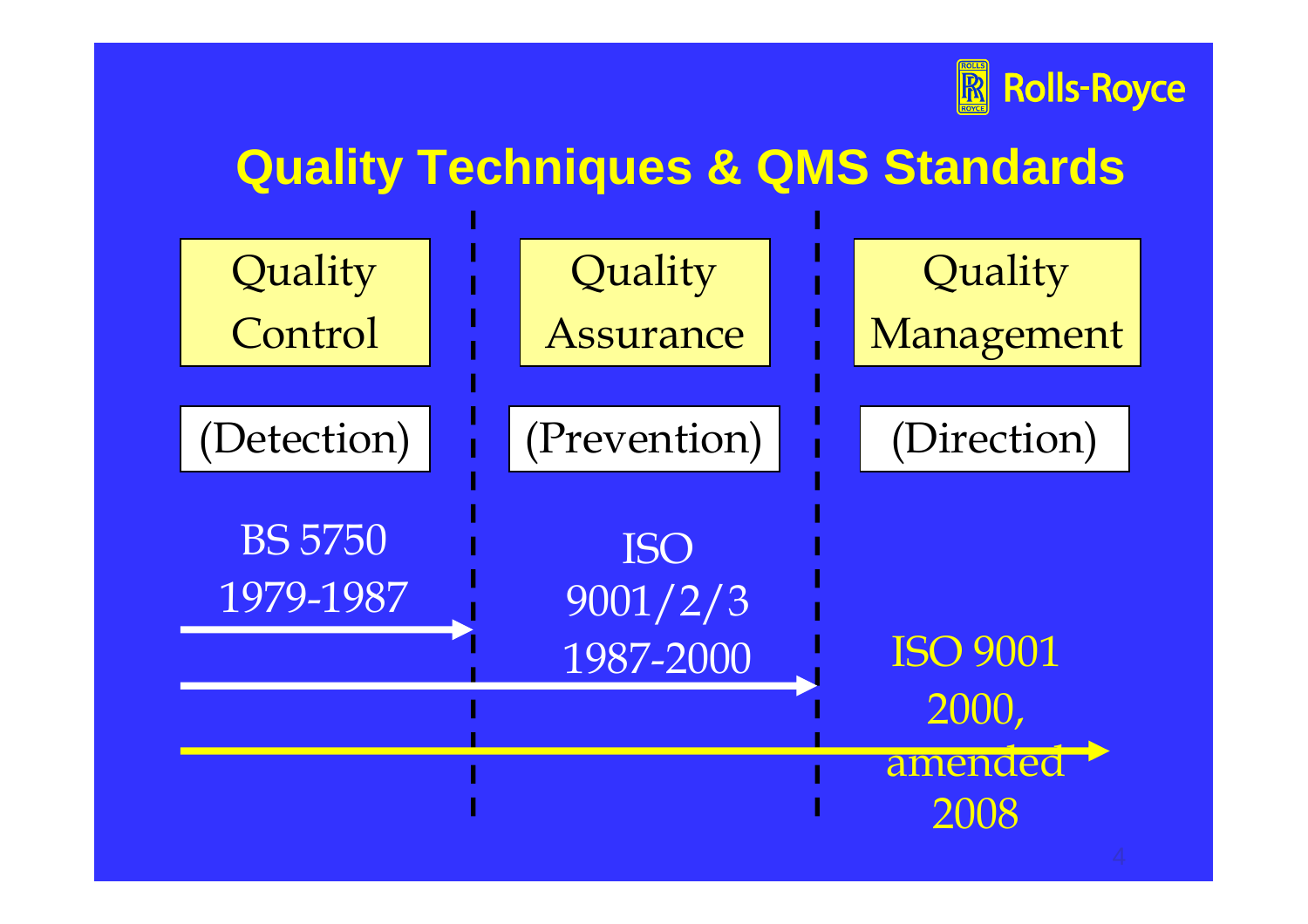#### **What Is A Quality Management System?**

#### People Processes **Materials** Equipment **Resources** Planned Individually System "Best Practice" Implemented **Collectively Documented System** Describes how this happens

**R** Rolls-Royce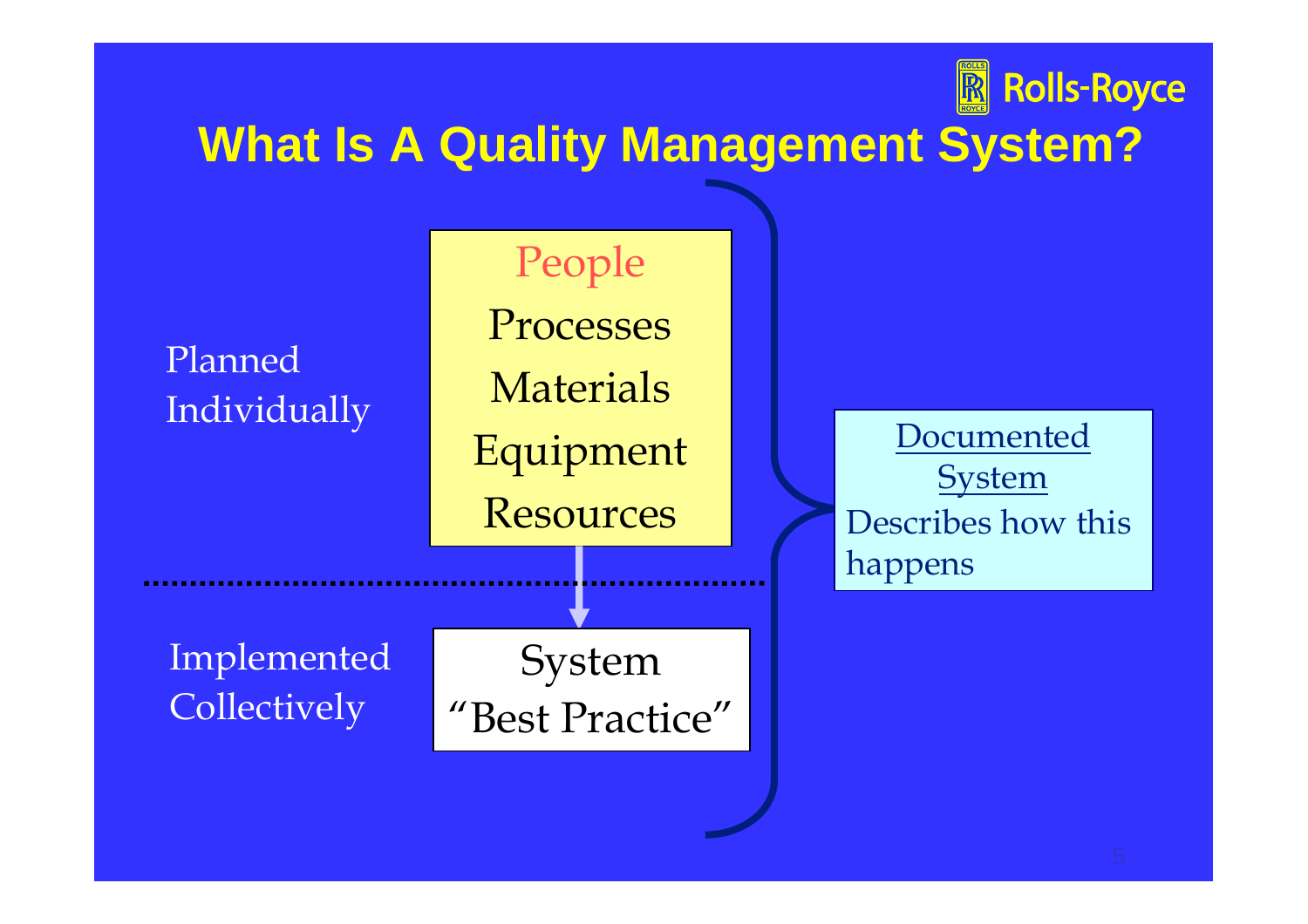# **Rolls-Royce**

## **Why Document?**

- Communication Tool
- Manage Change
- Aids consistency
- Record of Best Practice
- Enables Effective Audit
- ISO 9001 Pre-requisite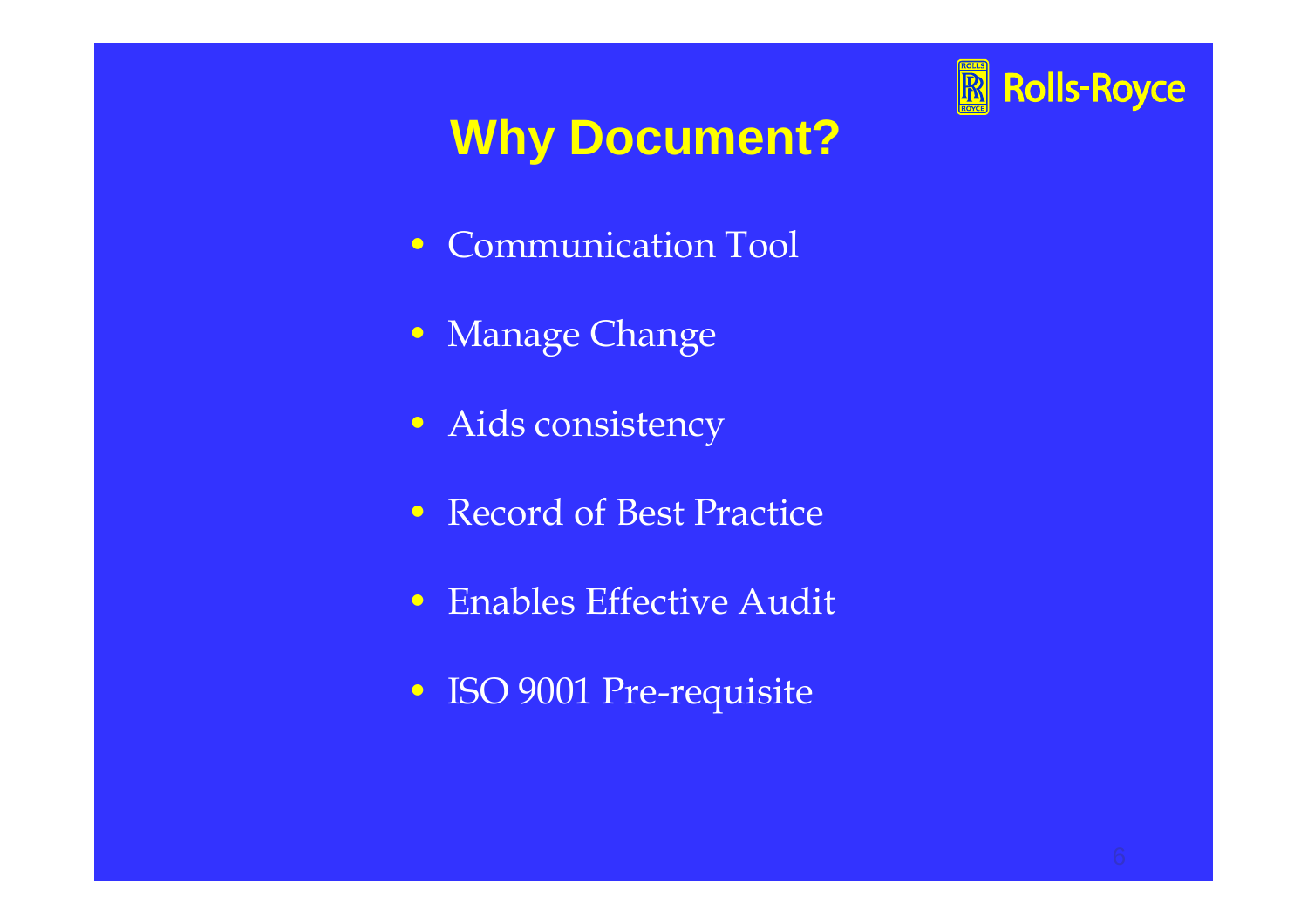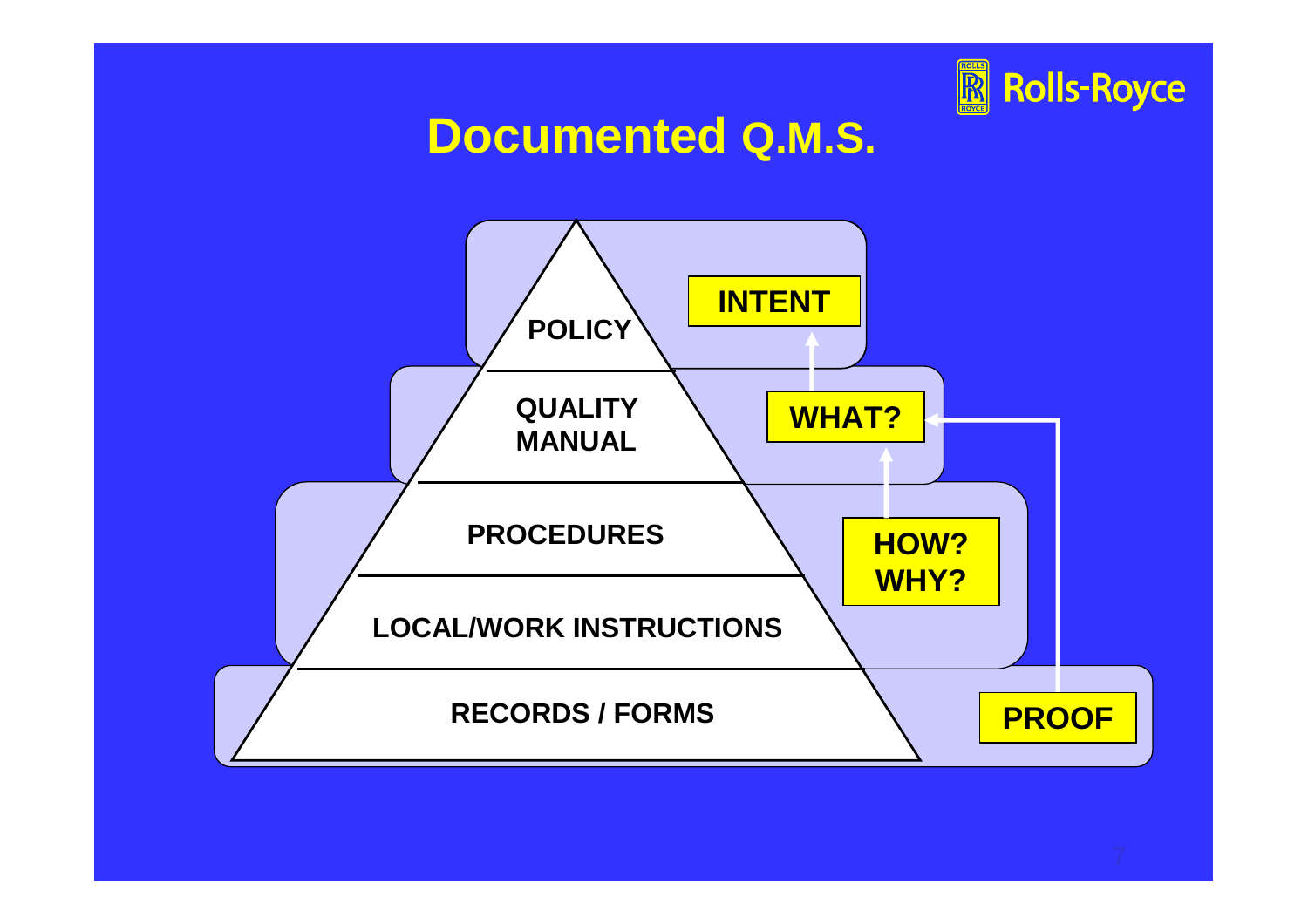

#### **ISO 9001:2008**

#### **The Structure:**

ISO 9001 - Q.M.S. Requirements

ISO 9004 - Q.M.S. Guidelines on Performance Improvement

ISO 9000 - Q.M.S. Fundamentals & Vocabulary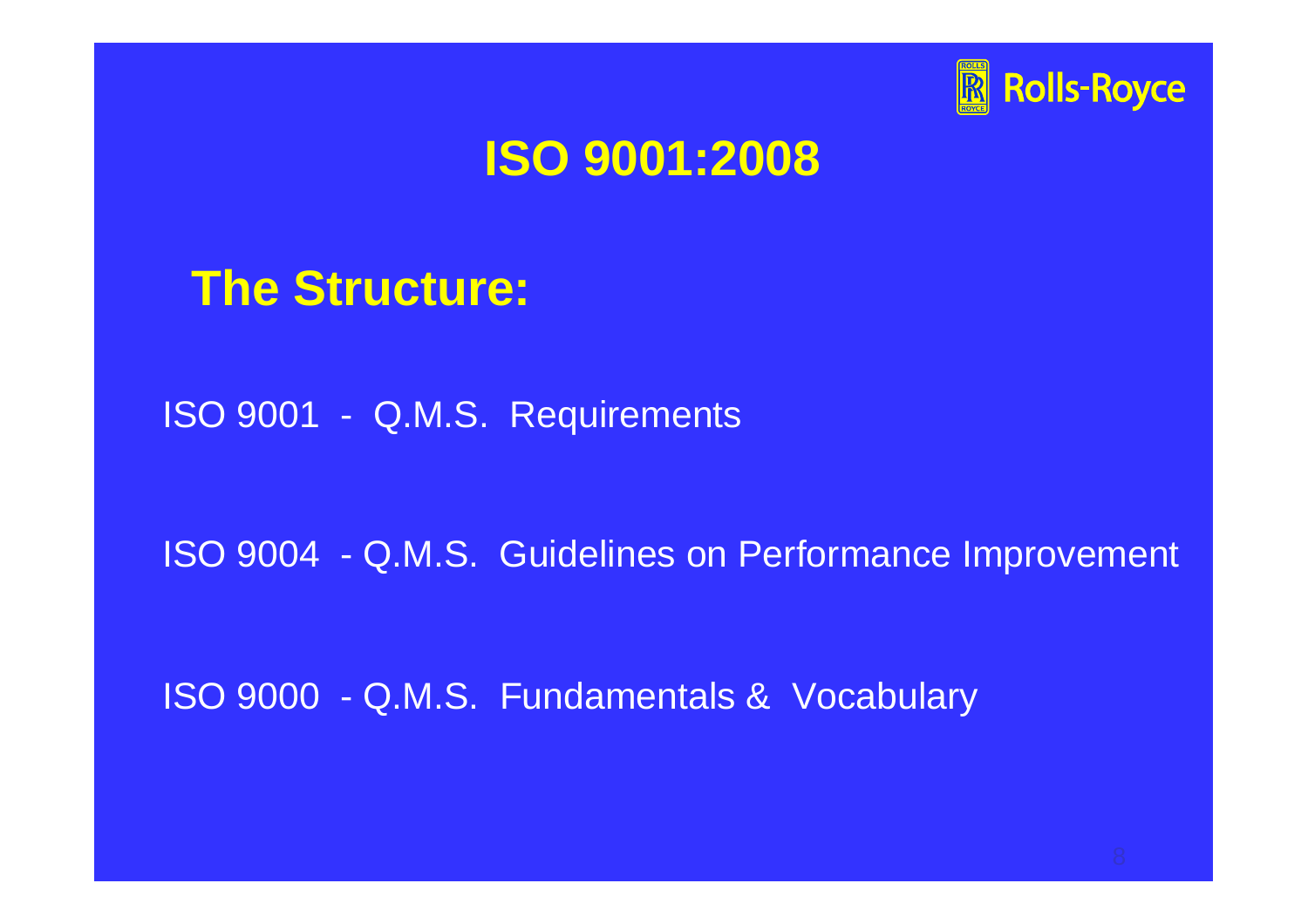#### Control Our Processes **4.1** Control Our Documentation **4.2**



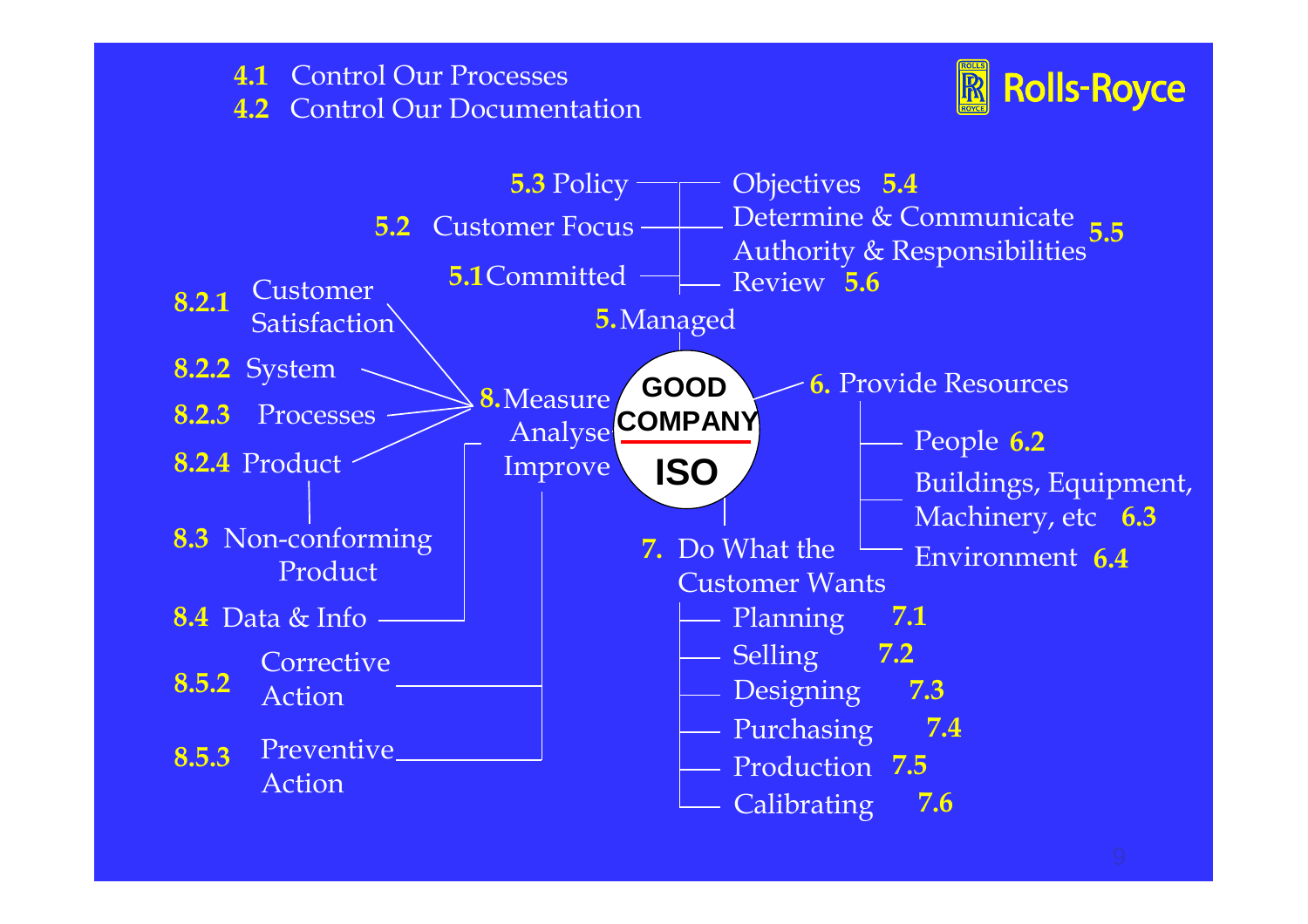### **ISO 9001:2008**



## **Based on the 8 Quality Management Principles:**

- 1. Customer Focus
- 2. Leadership
- 3. Involvement of People
- 4. Process Approach
- 5. System Approach to Management
- 6. Continual Improvement
- 7. Factual Approach to Decision Making
- 8. Mutually Beneficial Supplier Relationships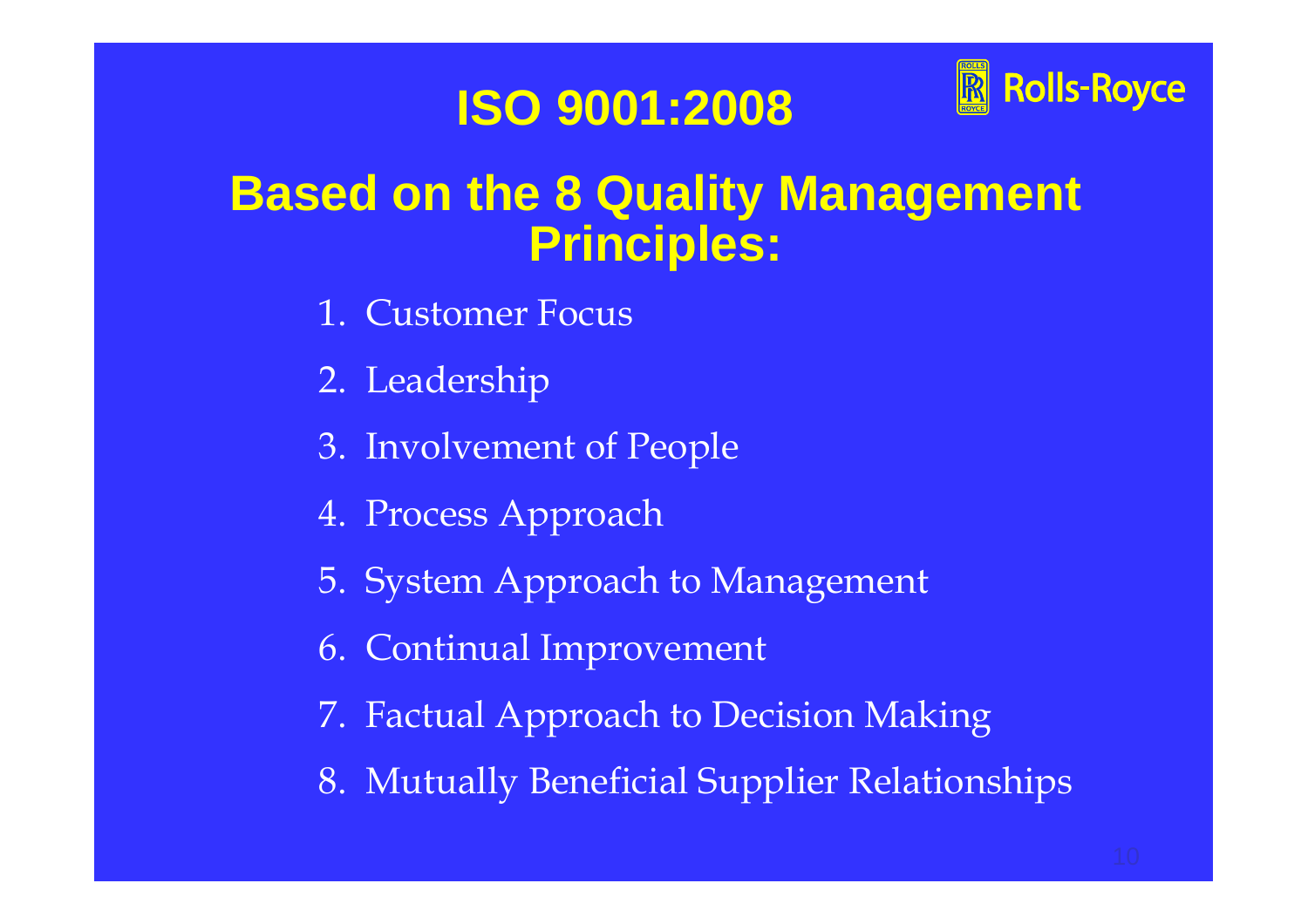

## **Quality Management Process Model**

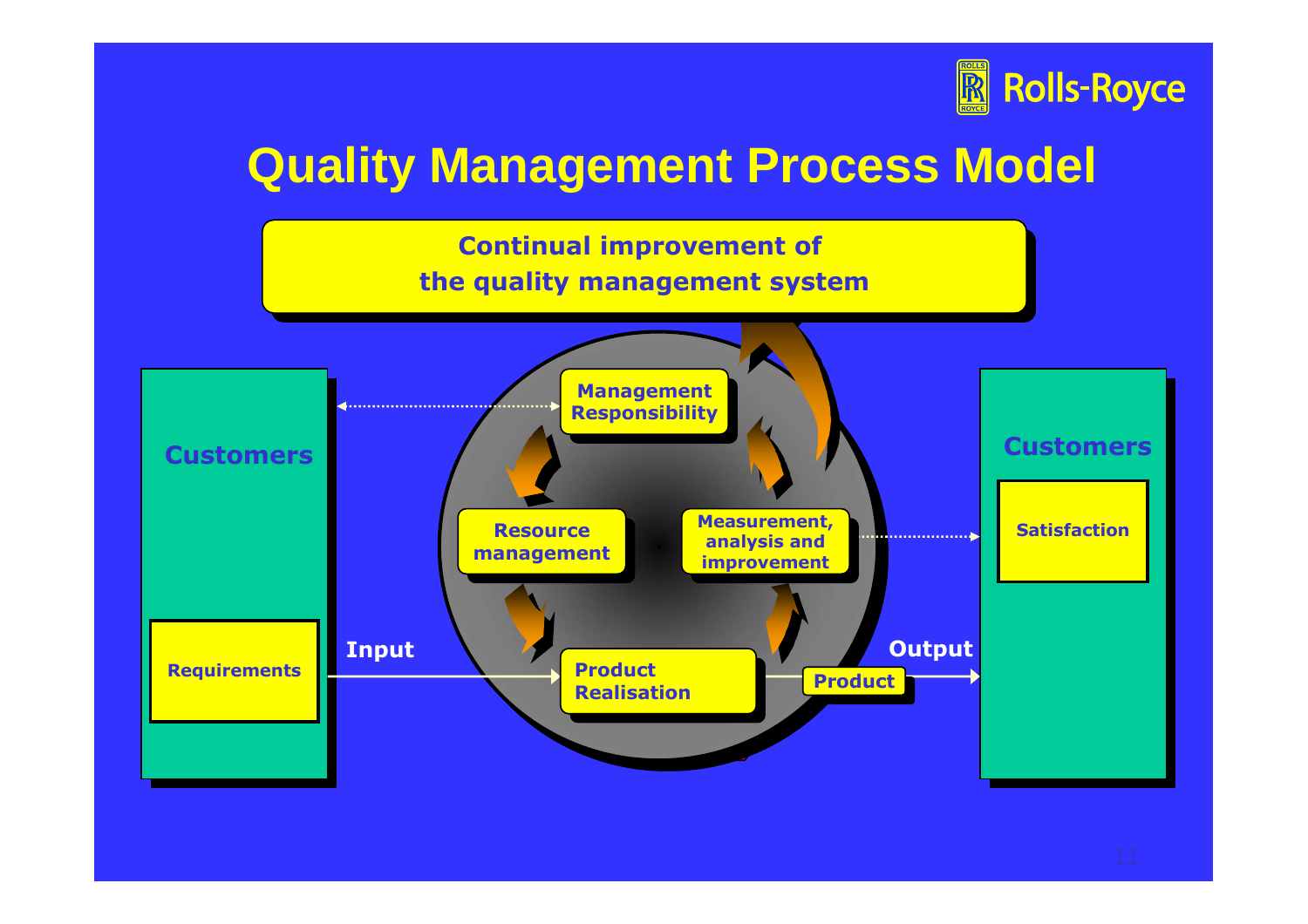

**So the Quality Management System (ISO9001) defines what the organization does to ensure that its products or services satisfy the customer's quality requirements and comply with any regulations applicable to those products or services.**

*ISO 14000* **is primarily concerned with "environmental management". In plain language, this means what the organization does to minimize harmful effects on the environment caused by its activities.**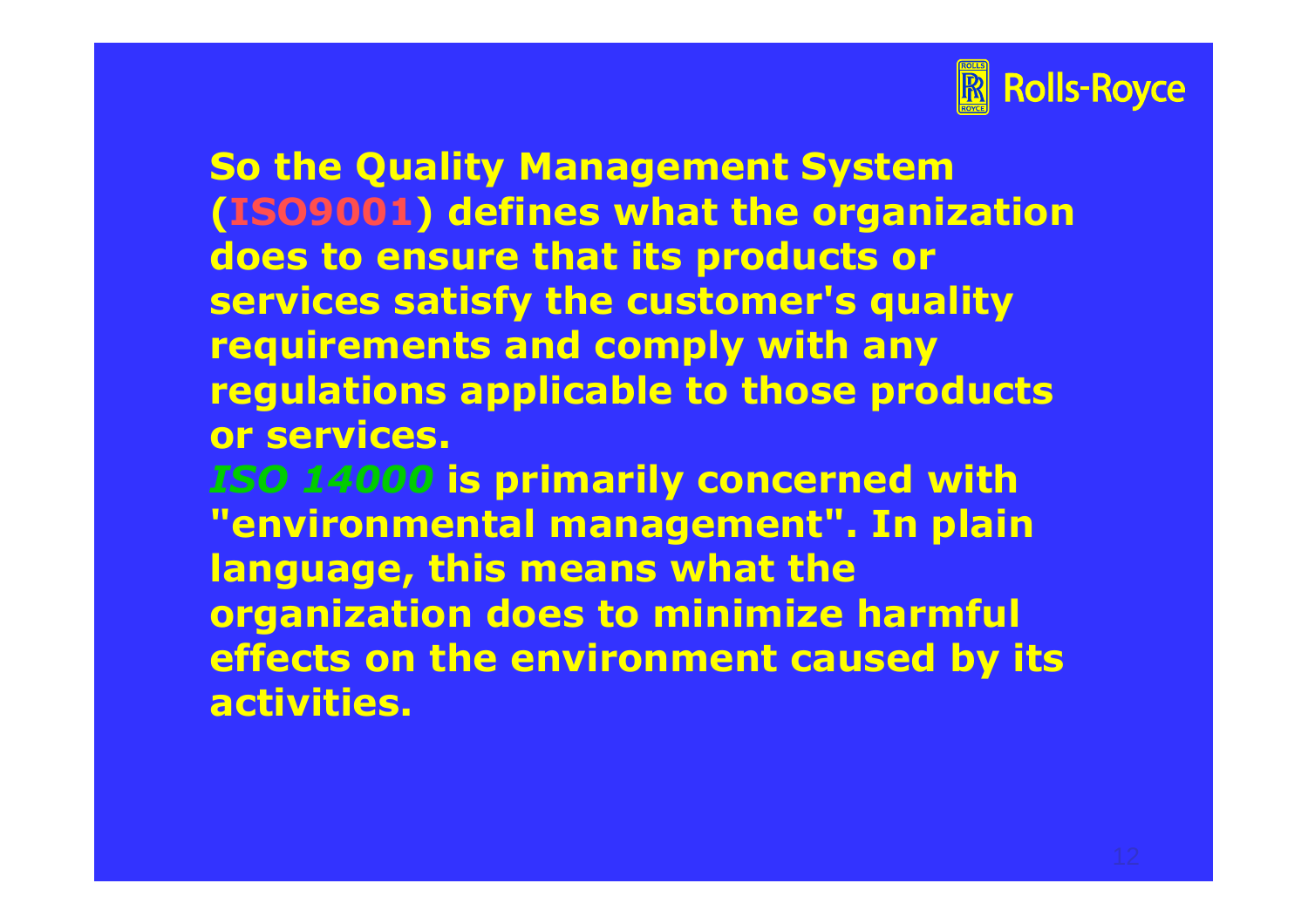

**ISO 14001 is an internationally recognised standard for environmental management system which can be applied by any organisation. It has much in common with ISO 9001, in particular the PLAN - DO - CHECK- ACT concept.**

**As a minimum, ISO 14001 requires a commitment to legal compliance, continual improvement and pollution prevention. It involves the identification and assessment of all environmental aspects and impacts in order to determine which are significant. These must then be managed so as to minimise harm to the environment.**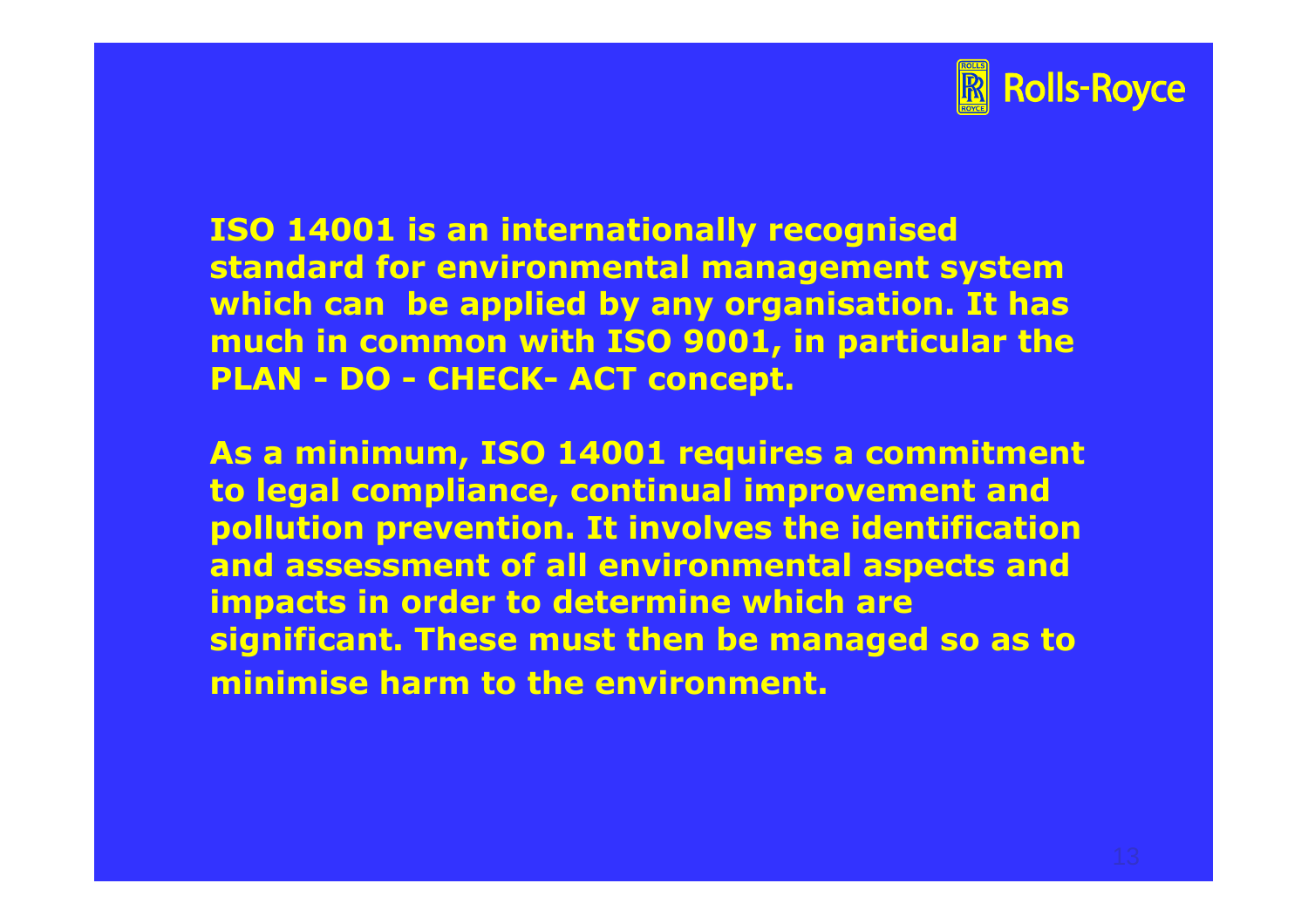# ISO14001 - Environmental management system model for the international standard

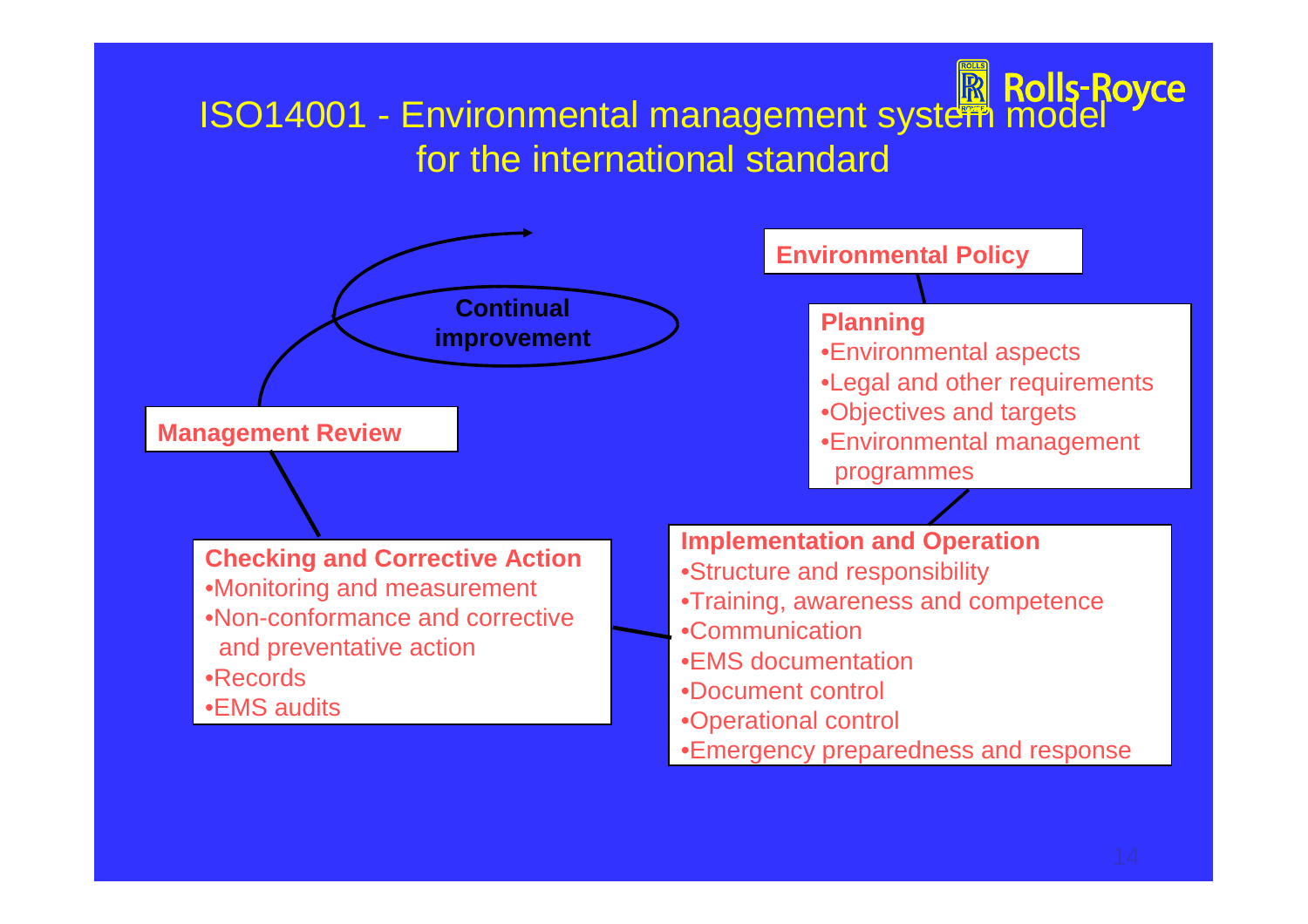

ISO 14001 **Fundamental requirements**

**Plan, Do, Check and Act to ensure:**

- **prevention of pollution**
- **compliance with environmental regulations (and RR Standards)**
- **and continual improvement in environmental performance**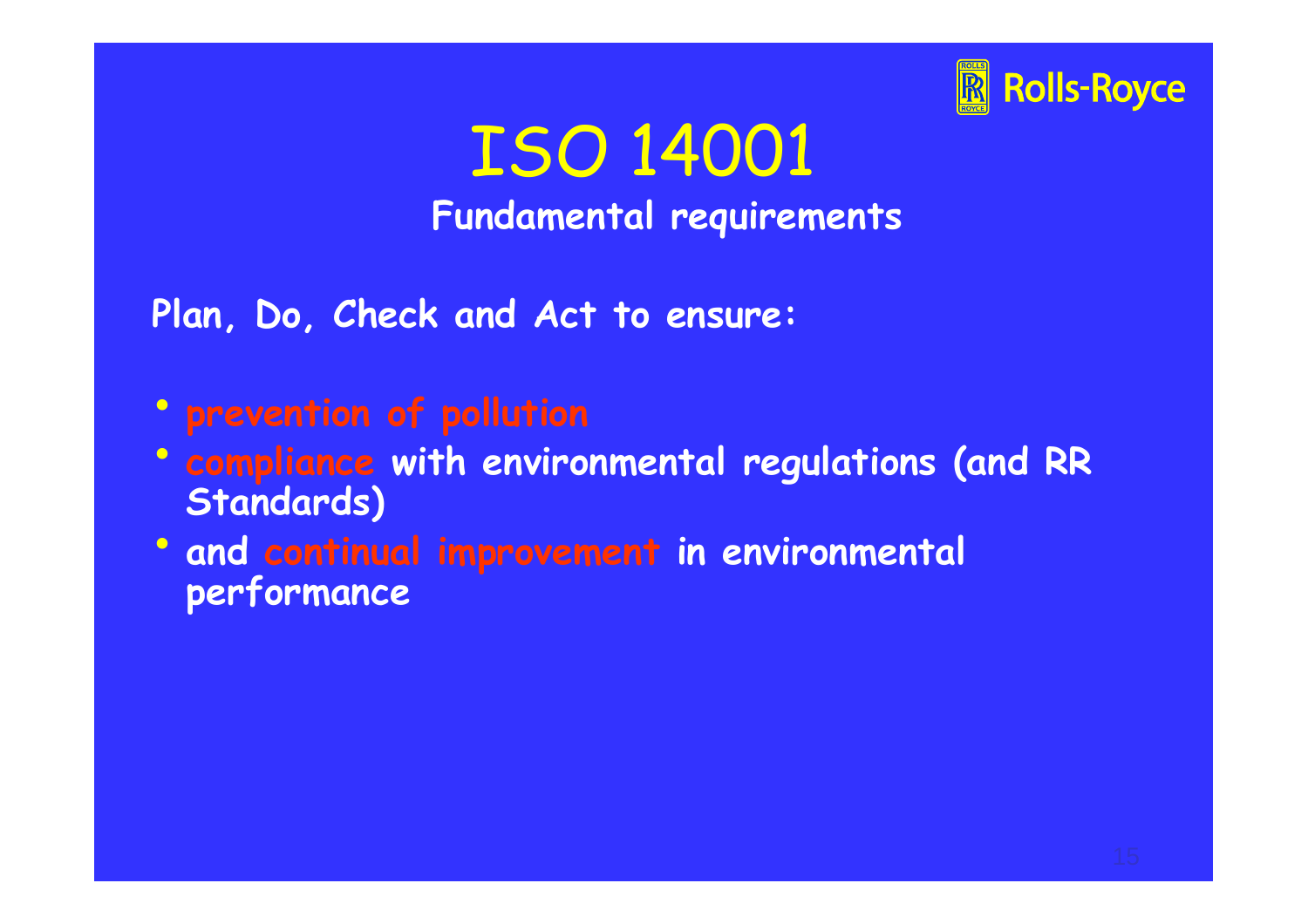

#### **Typical questionnaire for ISO14001 effectiveness:**

**Have all employees received environmental training and been briefed? Are business/corporate objectives and targets communicated to the workforce? Can you show progress towards the achievement of objectives and are the relevant managers and employees aware of their actions in this respect? Is the site in a good general state of housekeeping? Has the HS&E policy been reviewed and is the updated copy available throughout the business? Have any incidents been handled appropriately?**